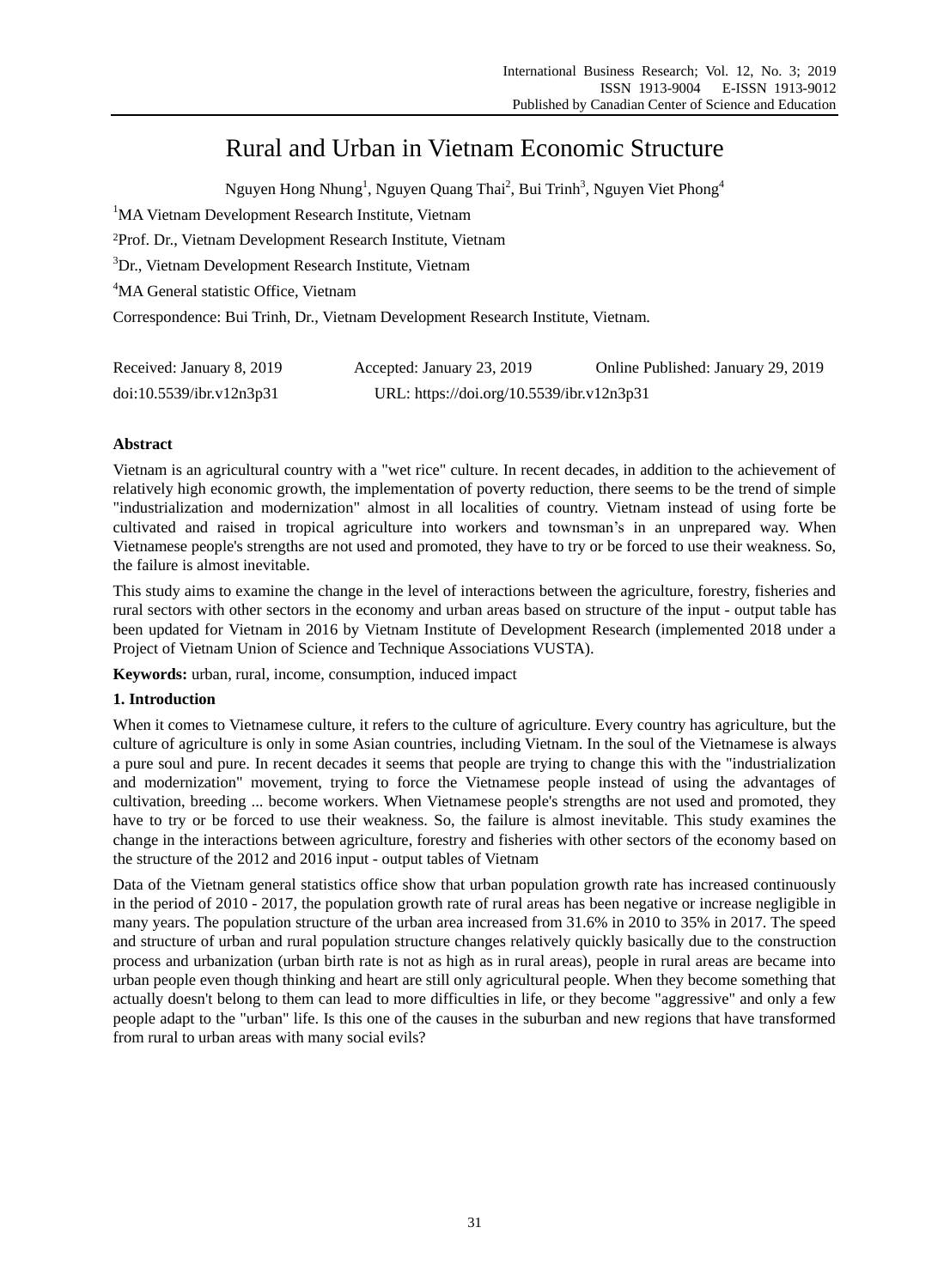| Unit: $%$ |  |
|-----------|--|
|           |  |

|           | Urban | Rural   |
|-----------|-------|---------|
| 2010      | 3.64  | $-0.01$ |
| 2011      | 4.54  | $-0.48$ |
| 2012      | 1.98  | 0.66    |
| 2013      | 2.14  | 0.57    |
| 2014      | 4.02  | $-0.31$ |
| 2015      | 3.44  | $-0.08$ |
| 2016      | 2.76  | 0.20    |
| 2017 est. | 2.78  | 0.15    |

Source: Vietnam general statistics office

Table 2. Urban-rural population structure

Unit: %

|           | Urban | Rural |  |
|-----------|-------|-------|--|
| 2010      | 30.50 | 69.50 |  |
| 2011      | 31.55 | 68.45 |  |
| 2012      | 31.83 | 68.17 |  |
| 2013      | 32.17 | 67.83 |  |
| 2014      | 33.10 | 66.90 |  |
| 2015      | 33.88 | 66.12 |  |
| 2016      | 34.44 | 65.56 |  |
| 2017 est. | 35.03 | 64.97 |  |

Source: Vietnam general statistics office

This research used the 2016 Vietnam input – output table. This table updated from 2012 Vietnam national input – output table and the enterprise's survey and data of Household Living Standard Survey of Vietnam General Statistics Office 2012-2016. After that, the ras method and ras method with random fixed points for balancing the gross input and gross output of the input – output table.

#### **2. Literature Reviews**

This research uses input – output analysis in Leontief system (type I) and demographic – economic modeling (type II). Since Leontief's Input-Output System (IOS) came out into (1936, 1941), it has been further developed and expanded in many ways by various researchers. Moreover, including originally inter-regional input-output table by as Isard (1951), multi-regional input-output model (MRIO) by Chenery and Moses (1954, 1955), Miller (1957) and Hirsch (1959); Social accounting system by Stone (1961),Pyatt and Rose (1977), demographic – economic model was parallel developed with social accounting matrix by Miyazawa (1976) and Madden and Batey (1983). Demographic – Economic model was been developed by Miyazawa for analyzing the structure of income distribution by endogenous consumption expenditures in the standard of Leontief system. It means the Leontief system was extended by a group of consumption expenditures in column and corresponding group of row income. HUSSAIN ALI BEKHET (2009, 2011) also used input – output approach in order to decompose of Malaysian production structure and calculating output, income, employment multipliers in Malaysian Economy, this author also used input – output system for Ranking Sectors Changes of the Malaysian economy (2010)

There are some researches on urban and rural relationship such as the research on inequality in the living standards between urban and rural sectors (Mundle, Van Akadie, 1997); Inequality in job search is also shown in the study of Phan and Coxhead (2010).. Thu Le and Booth (2014) also found that, the remittances are the most important in explaining the urban – rural expenditure gap. But this study has no clear evidence of how and why the gap between urban and rural areas increases rapidly

#### **3. Methodology**

Type I of input-output analysis is based on standard equation of Leontief system:

$$
X = (I - Ad)-1.Yd
$$
 (1)

In this type, we get power of dispersion and sensitivity of dispersion for output and income from production that is induced by final demand, In this case, X is matrix of output that induced by factors of final demand, I is unit matrix,  $A<sup>d</sup>$  is domestic direct input coefficient,  $Y<sup>d</sup>$  is matrix of domestic final demand (these includes urban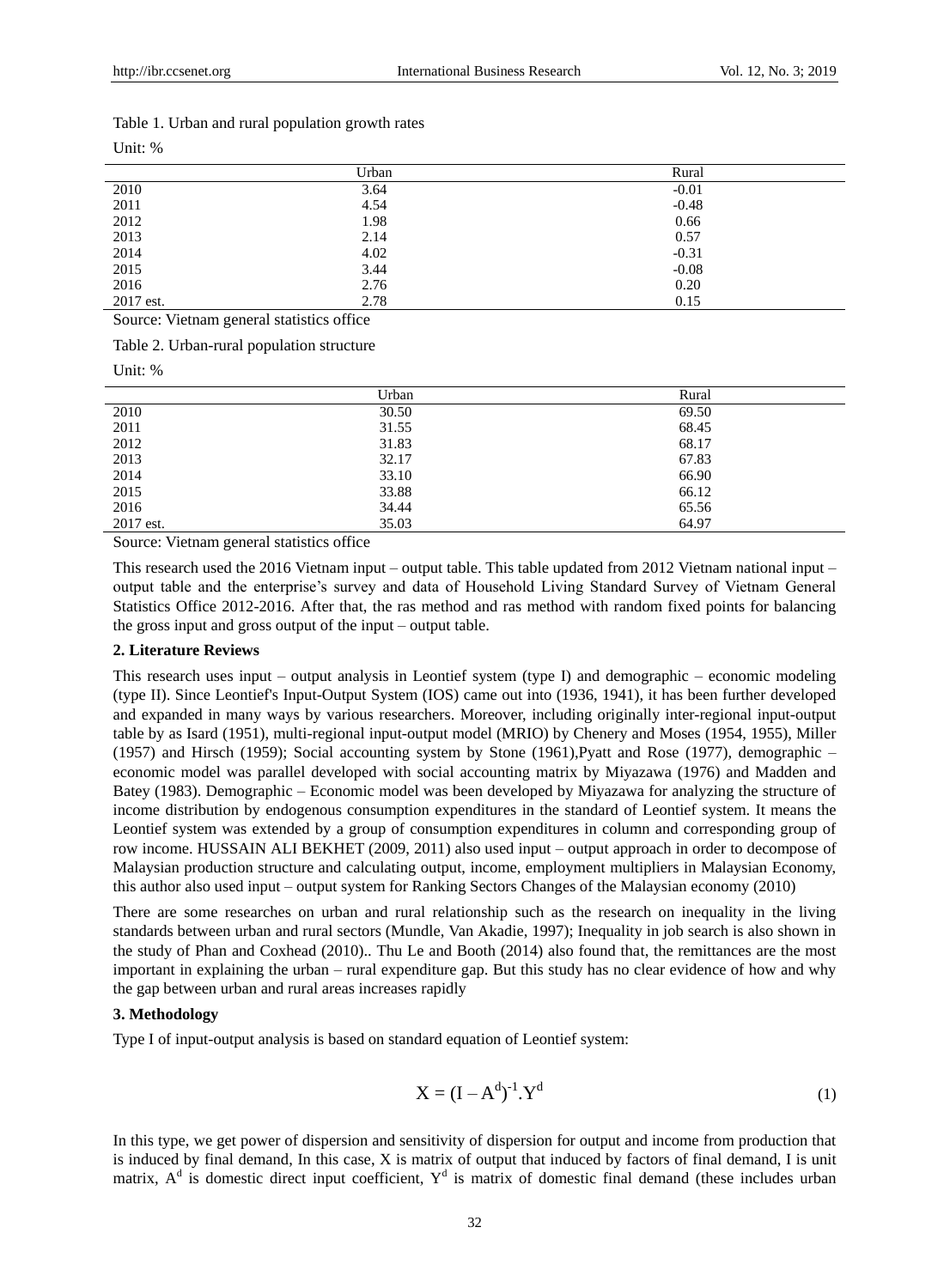consumption, rural consumption, Government consumption, gross capital formation and export;  $(I-A<sup>d</sup>)<sup>-1</sup>$  is a Leontief inverse matrix.

In order to estimate value added induced by a unit of final demand the equation (1) can rewritten as below:

$$
V = v.X = v.(I - Ad)-1.Yd
$$

Where: V is matrix of value added with rows presents type of income and columns are number of sectors; v is matrix value added coefficient, with:  $v_{ij} = V_{ij}/X_j$ 

And:

 $X \div Y$ dpresent impacts of factors of final demand to output

 $V \div Yd$  presents impacts of factors of final demand to value added

Here:  $\div$  shows scalar division

Type II is an expansion Leontief system and Miyazawa model. The study considers the following systems:

$$
A.X + c_1.T_1 + c_2.T_2 + F = X \tag{2}
$$

$$
V_1.X + V'_1 = T_1 \tag{3}
$$

$$
V_2.X + V'_2 = T_2 \tag{4}
$$

Where:

A is matrix of input coefficient;

X is a vector of output;

 $V<sub>1</sub>$  is a vector coefficient of urban endogenous income

 $V_2$  is a vector coefficient of rural endogenous income

 $V'_{1}$  is a vector of exogenous income of urban areas

 $V<sub>1</sub>$  is a vector of exogenous income of rural areas

T1 and T2 are total income of urban areas and rural areas corresponding

 $C_1$  is a vector coefficient of household consumption of urban area,

 $C_1$  is a vector coefficient of household consumption of rural area,

F is rest of domestic final demand

The equation system (2), (3) and (4) can be rewritten in a matrix form as below:

$$
\begin{pmatrix}\nA & c_1 & c_2 & & & \\
V_1 & & & & & \\
V_2 & & & & & \\
& & & & & \n\end{pmatrix} * \begin{pmatrix}\nX \\
T_1 \\
T_2 \\
T_3\n\end{pmatrix} + \begin{pmatrix}\nF \\
V'_1 \\
V'_2 \\
T_4\n\end{pmatrix} = \begin{pmatrix}\nX \\
T_1 \\
T_2 \\
T_5\n\end{pmatrix}
$$
\n(5)

The equation (5) goes back Standard Leontief equation with endogenous and exogenous variables of incomes and expenditures

Put: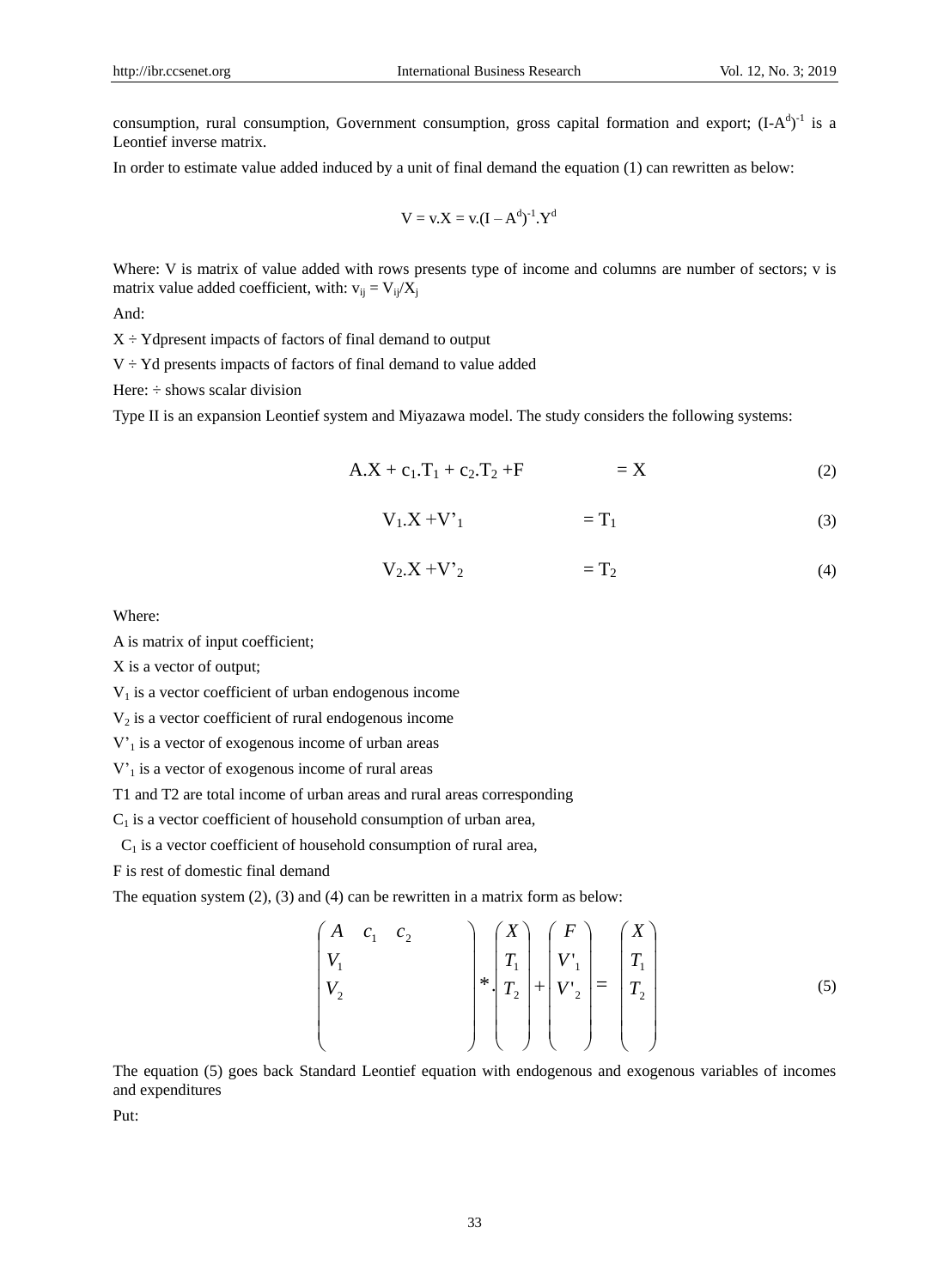$$
\mathbf{B} = \begin{pmatrix} A & c_1 & c_2 \\ V_1 & & \\ V_2 & & \\ & & \end{pmatrix} \tag{6}
$$

From  $(6)$ , we have:

$$
\begin{pmatrix} X \\ T_1 \\ T_2 \\ \end{pmatrix} = (\mathbf{I} - \mathbf{B})^{-1} \begin{pmatrix} F \\ V_1 \\ V_2 \\ \end{pmatrix}
$$
 (7)

Where I is a unit matrix and Put:  $L = (I - B)^{-1}$ 

$$
L=(I-B)^{-1}=\begin{pmatrix}L^{A} & L^{C_{1}} & L^{c_{2}} \\ L^{V_{1}} & & & \\ L^{V_{2}} & & K & \\ & & & \end{pmatrix}
$$
 (8)

L is computed based on Sonis and Hewings work (1993) where:

 $L^{\text{A}}$  is called enlarged Leontief inverse matrix. It includes multiplier effects  $(I - A)^{-1}$  and induced feedback effects by  $L^{c1}$ ,  $L^{c2}$ . Based on Sonis and Hewings (1993) we have:

$$
L^{A} = (I - A - c_1 V_1 - c_2 V_2)
$$
\n(9)

 $L^{VI}$ ,  $L^{V2}$  are spillover effects caused byconsumption.

K is an enlarged matrix of Miyazawa interrelation income multipliers. This means exogenous. Since we have:

$$
K = I + M (V1, V2). LA. M (c1, c2).
$$
 (10)

It implies that final expenditure stimulates income outside of production So, Formula (7) can be rewritten:

$$
L = \begin{bmatrix} L^A & L^A M(c, g, k) \\ M(V_1, V_2, V_3) L^A & I + M(V_1, V_2, V_3) L^A M(c, g, k) \end{bmatrix}
$$
(11)

#### **4. Some Findings**

After balancing the input – output table, results show that gross value added balanced from the input – output table and gross value added published before has gap 1,7%. The comparing on income structure from input output table in 2012 and 2016 shows that the income structure of urban areas in 2016 is higher than 2012 by 0.9 and income structure of rural areas in Total value added also increased.So, income from capital decreased by 1.7%. This shows that the economy needs more capital to create a value-added unit? If this happens in a good way, the productivity will increase and the employee will be paid more.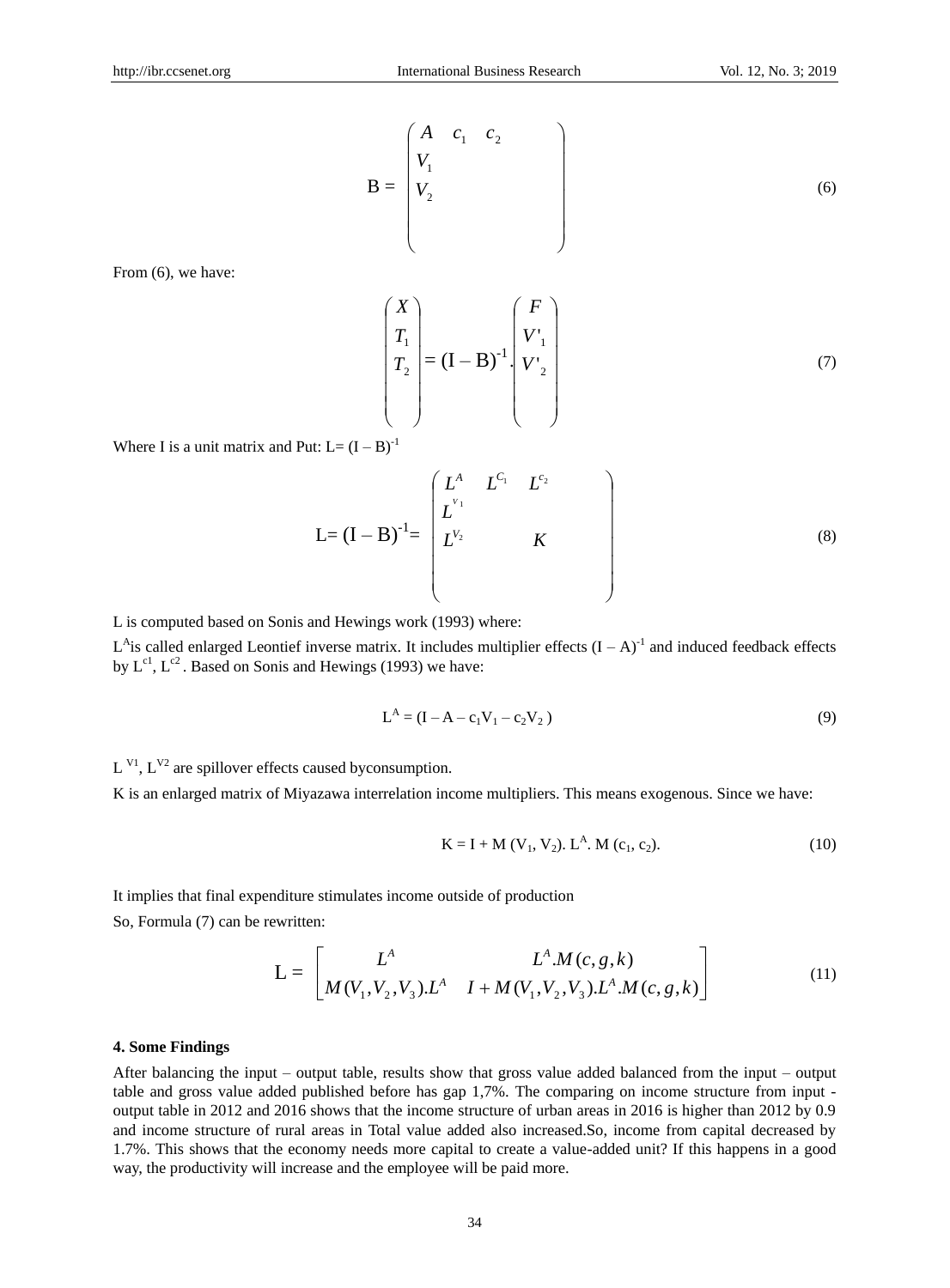#### Table 3. Share of labor and share of capital

|                                  | % contribute | % contribute |
|----------------------------------|--------------|--------------|
| Gross value added at basic price | 100          | 100          |
| Share of Urban income            | 31.9         |              |
| Share of Rural income            | 33.8         | 33           |
| Share of capital                 | 34.3         | 36           |
| $ -$<br>$\sim$<br>.<br>--------- |              |              |

Source: Vietnam input – output tables, 2012, 2016

A closer look at the structure of income from production and final consumption of the economy of rural and urban areas shows that if the period 2010-2014 (2012 input - output table represents) the proportion of income from production only 94% compared to final consumption, in the period of 2014 - 2018 (the 2016 input - output table represents) this rate dropped to 92%. Note that according to the calculation of the National account in income from production, including social insurance and union funds. This suggests that income from both urban and rural production is not enough for the final consumption of households. These ratios tend to decrease, even though GDP continues to increase (GDP growth average in period of 2010 - 2017 is about 6.2%)

Table 4. Ratios between income from production and household consumption

By urban and rural areas

Unit: %

|       | 2016  | 2012  |
|-------|-------|-------|
| Urban | 93.7% | 95.7% |
| Rural | 90.5% | 92.2% |
| Total | 92.0% | 94%   |

Table 6 shows some remarkable points:

+ The final consumption of rural areas induces to the income of urban areas more than the final consumption of urban areas induced to rural incomes (0.093 compared to 0.079).

+ It is noteworthy that government expenditure (recurrent expenditure) basically spread to the income of the urban area, this factor spread to urban income 3.09 times higher than radiating to rural income

+ Export of goods almost spread to very little income, both for urban and rural areas

+ Basic service exports spread to the income of urban areas

+ A unit of export of goods induced impacts poorly to urban areas, because agro-forestry and fishery products have not been fully outsourcing processed as products of processing industry.

Table 5. Induced impacts the factors of final demand to income of urban and rural areas

Unit: %

|       | Urban final | Rural final | Government  | Gross capital | <i>Export of</i> | Export of | <b>Total</b> |
|-------|-------------|-------------|-------------|---------------|------------------|-----------|--------------|
|       | consumption | consumption | consumption | formation     | goods            | services  | export       |
| Urban | 0.110       | 0.093       | 0.282       | 0.084         | 0.059            | 0.149     | 0.066        |
| Rural | 0.079       | 0.101       | 0.091       | $0.083\,$     | 0.069            | 0.071     | 0.069        |

+ In general, final demand induces impact to rural incomes higher than that of urban areas (0,236 compared to 0,152)

+ Notably, the final demand on services induce impact strongly to urban areas

+ Most of the final demand of agriculture, fisheries and manufacturing on agricultural products spreading to rural incomes higher than the average level.

Table 6. Income from production induced by a unit rising of the final demand

#### Unit: Times

| Urban | <b>Rural</b> | Power of dispersion on | Power of dispersion on |
|-------|--------------|------------------------|------------------------|
|       |              | income of Urban area   | income of rural area   |
| 0.068 | 0.373        | 0.445                  | 2.449                  |
| 0.070 | 0.373        | 0.457                  | 2.447                  |
| 0.086 | 0.256        | 0.565                  | 1.680                  |
| 0.099 | 0.419        | 0.648                  | 2.748                  |
| 0.020 | 0.166        | 0.133                  | 1.089                  |
| 0.035 | 0.693        | 0.231                  | 4.552                  |
| 0.013 | 0.294        | 0.087                  | 1.929                  |
| 0.028 | 0.424        | 0.185                  | 2.786                  |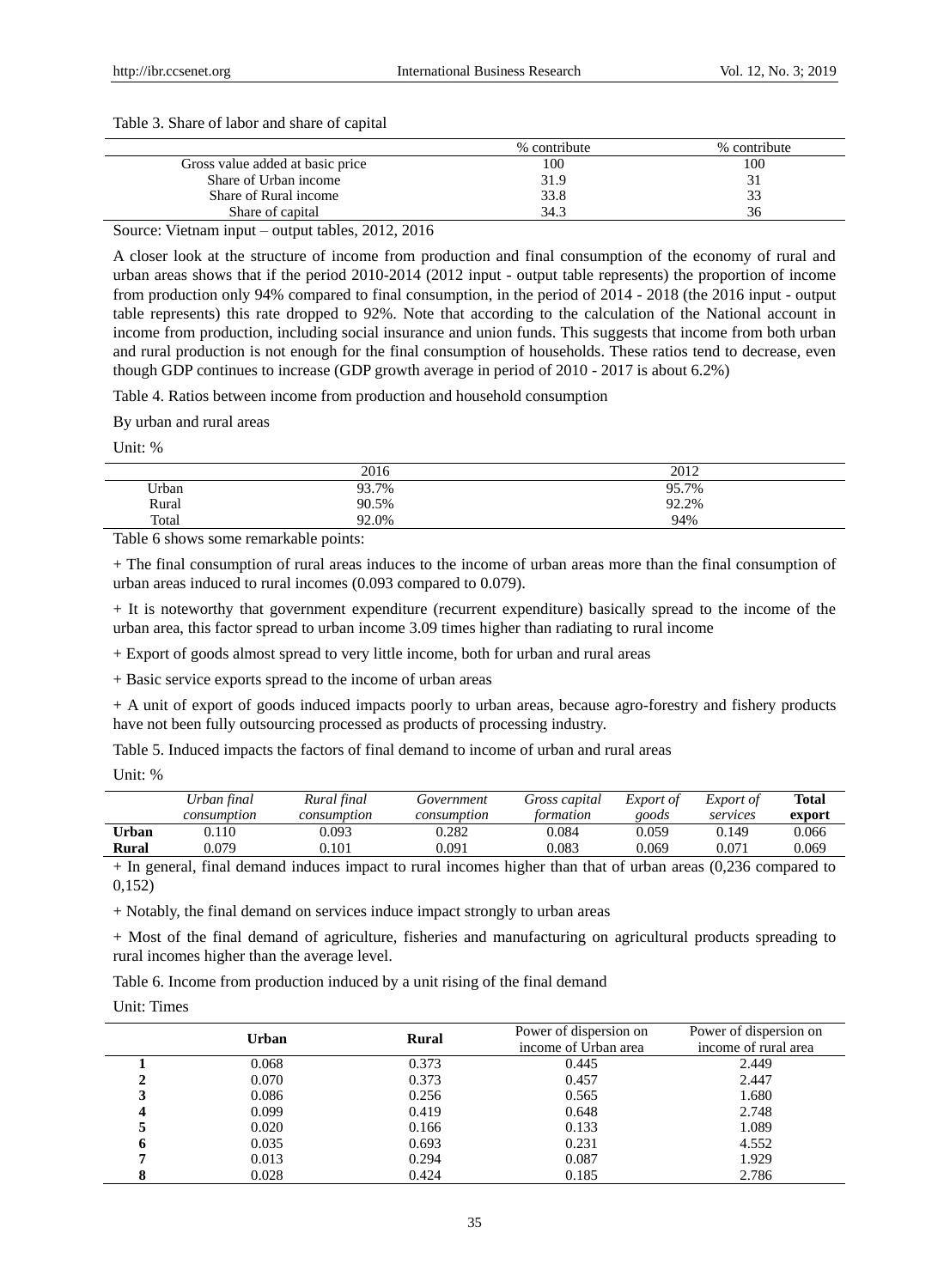| $\boldsymbol{9}$ | 0.043 | 0.546 | 0.283 | 3.587 |
|------------------|-------|-------|-------|-------|
| 10               | 0.066 | 0.247 | 0.431 | 1.622 |
| 11               | 0.077 | 0.361 | 0.505 | 2.368 |
| 12               | 0.157 | 0.139 | 1.032 | 0.912 |
| 13               | 0.147 | 0.249 | 0.965 | 1.633 |
| 14               | 0.126 | 0.292 | 0.830 | 1.920 |
| 15               | 0.096 | 0.288 | 0.633 | 1.891 |
| 16               | 0.113 | 0.102 | 0.745 | 0.668 |
| 17               | 0.090 | 0.299 | 0.589 | 1.964 |
| 18               | 0.111 | 0.283 | 0.730 | 1.861 |
| 19               | 0.101 | 0.247 | 0.663 | 1.624 |
| 20               | 0.142 | 0.120 | 0.932 | 0.790 |
| 21               | 0.118 | 0.099 | 0.777 | 0.653 |
| 22               | 0.130 | 0.126 | 0.850 | 0.825 |
| 23               | 0.119 | 0.108 | 0.778 | 0.706 |
| 24               | 0.204 | 0.184 | 1.340 | 1.206 |
| 25               | 0.180 | 0.167 | 1.183 | 1.096 |
| 26               | 0.265 | 0.211 | 1.739 | 1.388 |
| 27               | 0.175 | 0.151 | 1.149 | 0.992 |
| 28               | 0.233 | 0.165 | 1.527 | 1.083 |
| 29               | 0.223 | 0.082 | 1.465 | 0.540 |
| 30               | 0.287 | 0.066 | 1.882 | 0.430 |
| 31               | 0.297 | 0.253 | 1.947 | 1.664 |
| 32               | 0.444 | 0.084 | 2.913 | 0.550 |
| 33               | 0.339 | 0.214 | 2.225 | 1.402 |
| 34               | 0.209 | 0.194 | 1.372 | 1.271 |
| 35               | 0.175 | 0.091 | 1.152 | 0.600 |
| 36               | 0.398 | 0.130 | 2.612 | 0.856 |
| Average          | 0.152 | 0.236 |       |       |

Table 7 shows final demand of rural area induced impact to income of rural area stronger than final demand of urban area induced impact to income of urban, especial, final demand the products agriculture, forestry and fishery products and manufacturing on agriculture product. Remain manufacturing and services induce impact to income of urban area higher than them of rural area.

Table 7. Income multipliers in Miyazawa model

Unit: Times

| Sectors                  | Urban | Rural |
|--------------------------|-------|-------|
| 1                        | 0.097 | 0.406 |
| $\frac{2}{3}$            | 0.099 | 0.406 |
|                          | 0.112 | 0.284 |
| $\overline{\mathcal{L}}$ | 0.135 | 0.459 |
| 5                        | 0.032 | 0.179 |
| 6                        | 0.076 | 0.742 |
| 7                        | 0.030 | 0.314 |
| 8                        | 0.054 | 0.455 |
| 9                        | 0.077 | 0.587 |
| $10\,$                   | 0.088 | 0.272 |
| 11                       | 0.107 | 0.394 |
| 12                       | 0.188 | 0.169 |
| 13                       | 0.181 | 0.285 |
| 14                       | 0.160 | 0.328 |
| 15                       | 0.125 | 0.320 |
| 16                       | 0.135 | 0.124 |
| 17                       | 0.118 | 0.330 |
| $18\,$                   | 0.142 | 0.317 |
| 19                       | 0.129 | 0.277 |
| $20\,$                   | 0.169 | 0.147 |
| 21                       | 0.141 | 0.122 |
| $22\,$                   | 0.155 | 0.152 |
| 23                       | 0.141 | 0.131 |
| 24                       | 0.244 | 0.224 |
| 25                       | 0.215 | 0.202 |
| $26\,$                   | 0.315 | 0.261 |
| 27                       | 0.209 | 0.185 |
| $28\,$                   | 0.275 | 0.207 |
| 29                       | 0.260 | 0.118 |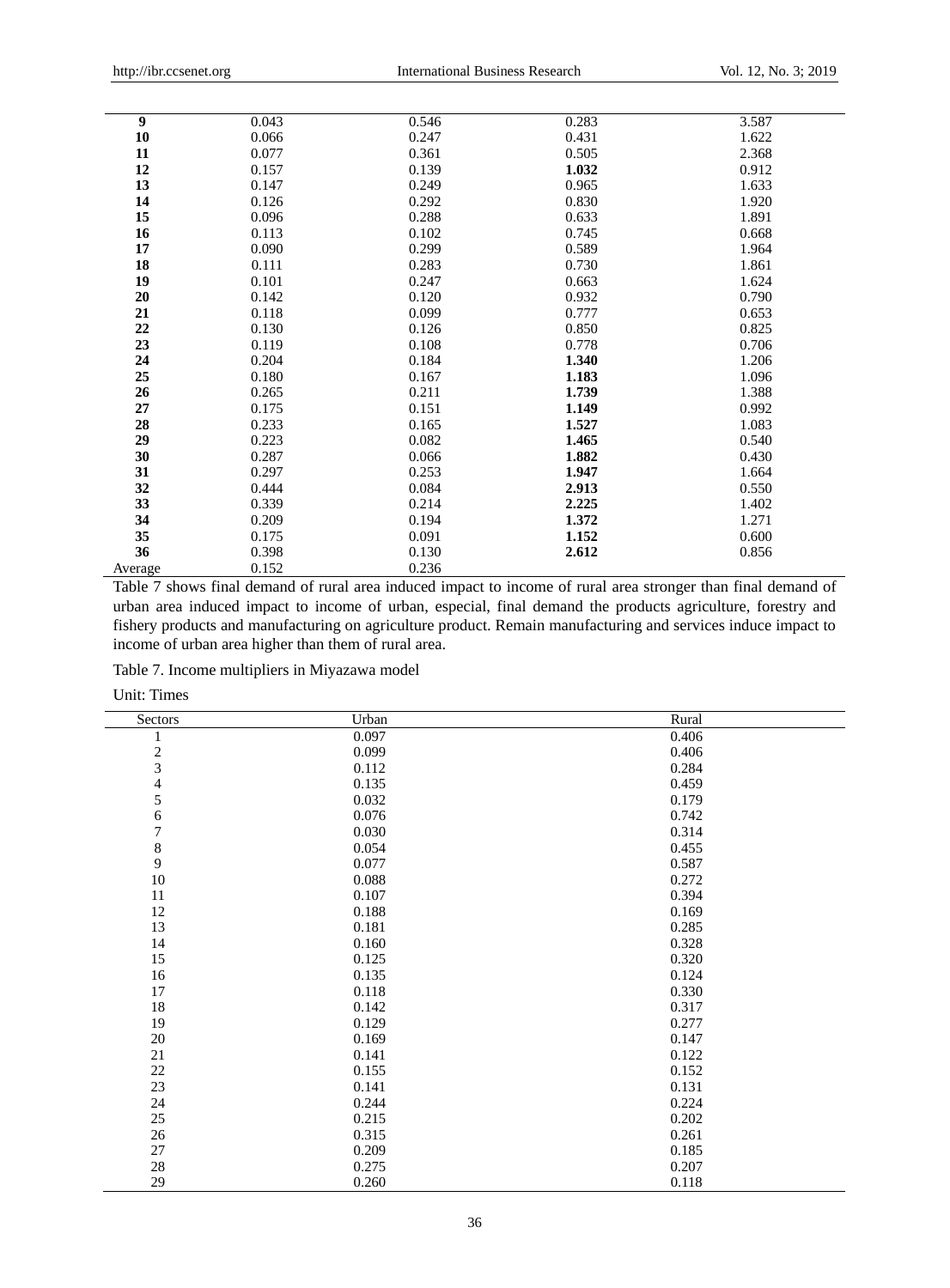| 30      | 0.332 | 0.109 |  |
|---------|-------|-------|--|
| 31      | 0.353 | 0.310 |  |
| 32      | 0.513 | 0.150 |  |
| 33      | 0.400 | 0.274 |  |
| 34      | 0.250 | 0.235 |  |
| 35      | 0.206 | 0.121 |  |
| 36      | 0.463 | 0.193 |  |
| Average | 0.19  | 0.27  |  |

Miyazawa multipliers shows requirement on total income (income from production and income from property and transfer income) for a unit of final consumption, or in other words, a unit of final consumption excite to total income

Table 8 shows the requirement for non - productive income of urban area higher than this requirement of rural area, a unit of final consumption of urban area require 0.15 unit income from non - productive of this area, while a unit final consumption of rural area require 0,05 unit income from non - productive of rural area.

Table 9 also shows final consumption of this area is not only induce impact to income of themselves but also induce impact to income of other area

Table 8. Miyazawa Multiplier

Unit: Times

|        |       | Consumption_ |              |
|--------|-------|--------------|--------------|
|        |       | Urban        | Rural        |
|        | Urban | 1.147        | 0.051        |
| Income | Rural | 0.138        | 1.063        |
|        | Total | 1.285        | 115<br>1.IIJ |

## **5. Conclusions**

The study tries to provide a relationship between economic structure and income and consumption of urban and rural areas. It also shows the relationship between economic sectors and rural and urban sectors and the reciprocal relationship between the final consumption of each area induce impact to income of themself and income of other area. During 2012-2016, urban share of population had increasing, but the gap of income between urban and rural was changed not very large due to efficiency of modernization not very high.

Based on input – output tables type I and II in period 2012-2016, it can show: The final consumption of rural areas induces to the income of urban areas more than the final consumption of urban areas induced to rural incomes. It is noteworthy that government expenditure (recurrent expenditure) basically spread to the income of the urban area, this factor spread to urban income 3.09 times higher than radiating to rural income. A unit of export of goods induced impacts poorly to urban areas, because agro-forestry and fishery products have not been fully outsourcing processed as products of processing industry.Notably, the final demand on services induce impact strongly to urban areas. Most of the final demand of agriculture, fisheries and manufacturing on agricultural products spreading to rural incomes higher than the average level.In general, final demand induces impact to rural incomes higher than that of urban areas. Most of the final demand of agriculture, fisheries and manufacturing on agricultural products spreading to rural incomes higher than the average level.Final demand of rural area induced impact to income of rural area stronger than final demand of urban area induced impact to income of urban, especial, final demand the products agriculture, forestry and fishery products and manufacturing on agriculture products. Remain manufacturing and services induce impact to income of urban area higher than them of rural area.Final consumption of this area is not only induce impact to income of themselves but also induce impact to income of other area, it reflex relationship in economy step by step closing…

I hope that this research can help policy makers consider options when making general policies under modernization in new conditions

#### **References**

- Bah, M., Cisse, S., Diyamett, B., Diallo, G., Lerise, F., Okali, D., … Tacoli, C. (2003). Changing ruralurban linkages in Mali, Nigeria and Tanzania, Environmental and Urbanization, 15(1), April.
- Batey, P. W. J., & Madden, M. (1983). The Modeling of Demographic-economic Change within the Context of Regional Decline: Analytical Procedures and Empirical Results. *Socio-Economic Plan, 17*(5), 315-328. https://doi.org/10.1016/0038-0121(83)90038-1

Bui, T., Kiyoshi, K., & Pham, L. H. (2012). The Expansion Input – Output Tables. *Global Journal of HUMAN*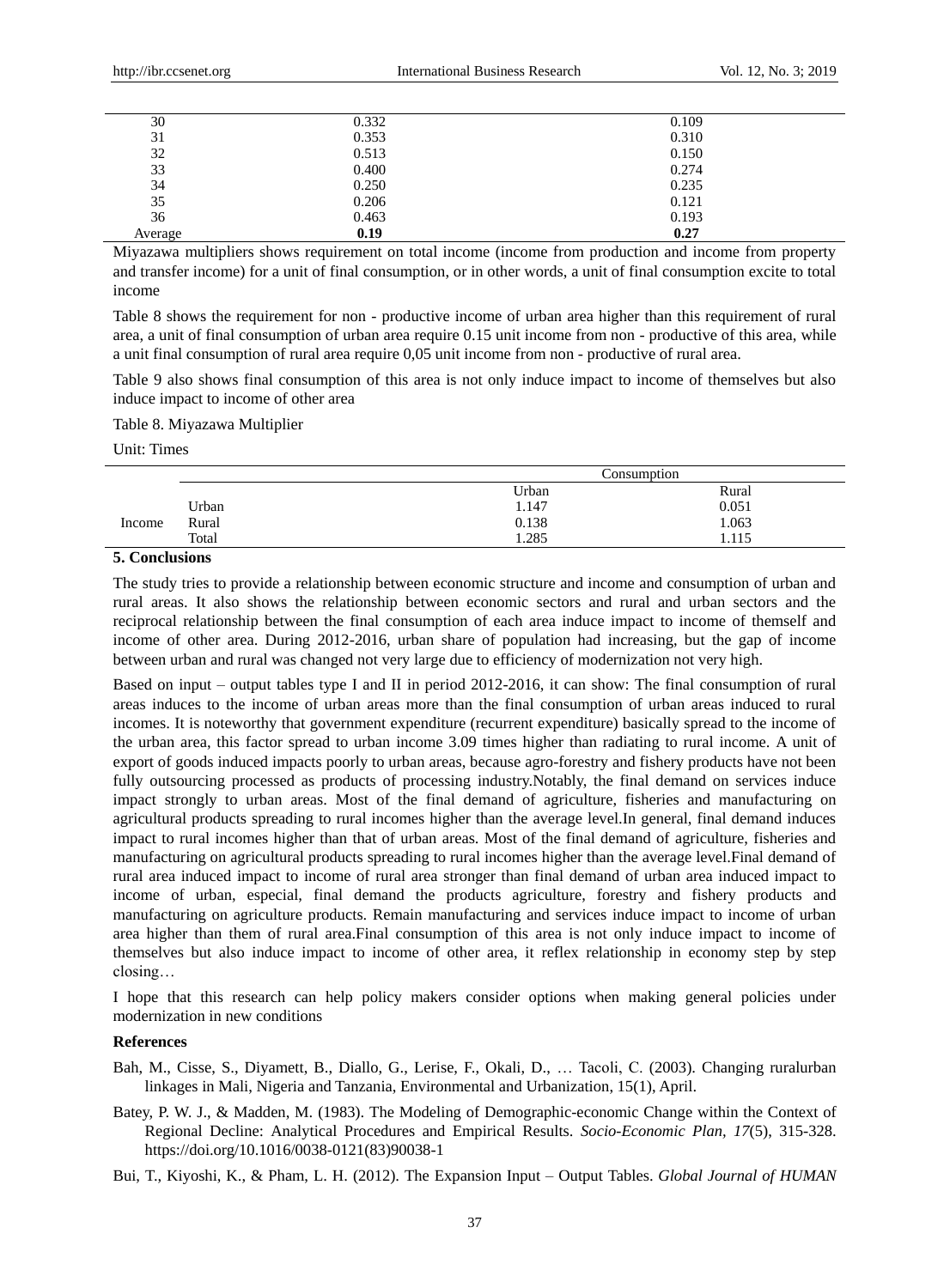*SOCIAL SCIENCE Sociology, Economics & Political Science, 12*(14), Version 1.0.

- Bui, T., Kiyoshi, K., Pham, L. H., & Nguyen, V. P. (2012). Vietnamese economic structural change and policy implications". *Global Journal of Human-Social Science Research, 12*(9c).
- Bui, T., Kiyoshi, K., Trung-Dien, V., Pham, L. H., & Nguyen, V. P. (2012). "New Economic Structure for Vietnam Toward Sustainable Economic Growth in 2020". *Global Journal of HUMAN SOCIAL SCIENCE Sociology Economics & Political Science, 12*(10).
- Chenery, H. B., & Watanabe, T. (1958). *Internationalcomparisons of the structure of production*. *Econometricav. 26,* 487-521, 958. https://doi.org/10.2307/1907514
- Dabson, B., Jensen, J. M., Okagaki, A., Blair, A. P., & Carrol, M. M. (2012). Case Studies of Wealth Creation and Rural-Urban Connections, MO: Rural Futures Lab, [www.ruralfutureslab.org](http://www.ruralfutureslab.org/)
- Diep, P., & [Ian,](https://econpapers.repec.org/RAS/pco271.htm) C. (2010). Inter-provincial migration and inequality during Vietnam's transition. *[Journal of](https://econpapers.repec.org/article/eeedeveco/)  [Development Economics,](https://econpapers.repec.org/article/eeedeveco/) 91*(1), 100-112. https://doi.org/10.1016/j.jdeveco.2009.06.008
- Feldman, S. (1999). Rural-Urban Linkages in Asia: Contemporary Themes and Policy Directions, paper prepared for a Workshop on 55 Poverty Reduction and Social Progress: New Trends and Emerging Lessons, A Regional Dialogue and Consultation on WDR2001 for South Asia, Rajendrapur, Bangladesh, 4-6 April.
- Geoffrey, J. D. (1999). Hewings, Michael Sonis, Moss Madden and Yoshio Kimura. Introduction Understanding and Interpreting Economic Structure. Springer – Verla, Heidelberg, Germany.
- [Huong,](https://papers.ssrn.com/sol3/cf_dev/AbsByAuth.cfm?per_id=2325672) T. L., & [Alison,](https://papers.ssrn.com/sol3/cf_dev/AbsByAuth.cfm?per_id=47551) L. B. (2014). Inequality in Vietnamese Urban–Rural Living Standards, 1993–2006. *[Review of Income and Wealth, 60](https://papers.ssrn.com/sol3/papers.cfm?abstract_id=2522719##)*(4), 862-886.
- Hussain, A. B. (2009) Decomposition of Malaysian Production Structure Input-Output Approach. *International Business Research, 2*(4).
- Hussain, A. B. (2010). Ranking Sectors Changes of the Malaysian Economy: Input-Output Approach. *International Business Research, 3*(1).
- Hussain, A. B. (2011). Output, Income and Employment Multipliers in Malaysian Economy: Input-Output Approach. *International Business Research, 4*(1).
- Leontief, W. W. (1936). "Quantitative Input and Output Relations in the Economic Systems of the United States". *The Review of Economics and Statistics, 18,* 105-125. https://doi.org/10.2307/1927837
- Miller, R., & P. Blair. (1985). Input-Output Analysis: Foundations and Extensions, Chapter 7 (pp. 236-260), Environmental Input-Output Analysis, Prentice-Hall.
- Miyazawa, K. (1976). Input-Output Analysis and the Structure of Income Distribution. Lecture Notes in Economics and Mathematical Systems, Berlin: Spinger-Verlag. https://doi.org/10.1007/978-3-642-48146-8
- Pyatt, G., & J. I. Round (eds). (1985). SAMs: A Basis for Planning. World Bank, Washington, D.C.
- Pyatt, G., & Roe, A. N. (1977). Social Accounting for Development Planning with Special Reference to Sri-Lanka, Cambridge: Cambridge University Press.
- Sonis M., & Hewings, G. J. D. (1999). Miyazawa's contributions to understanding economic structure: interpretation, evaluation and extensions, Understanding and interpreting economic structure. Springer, ISBN 3540660453. 1999, 13-51.
- Sudipto, M., & Van, A. (1997). The rural urban transition in Vietnam, report of ADB.
- Trinh, B., & Phong, N. V. (2013). "A Short Note on RAS Method,". *Advances in Manage report of ment and Applied Economics, 3*(4), 133-137.
- Trinh, B., Phong, N.V., & Quoc, B. (2018). "The RAS Method with Random Fixed Points" The Asian Institute of Research. *Journal of Economics and Business, 1*(4), 640-646. https://doi.org/10.31014/aior.1992.01.04.57
- Vietnam, GSO (2014). "Vietnam input output table, 2012" Statistics Publisher.
- Wassily, L. (1941). *Structure of the American economy*, 1919-1929.Harverd University Press: Cambridge Mass.